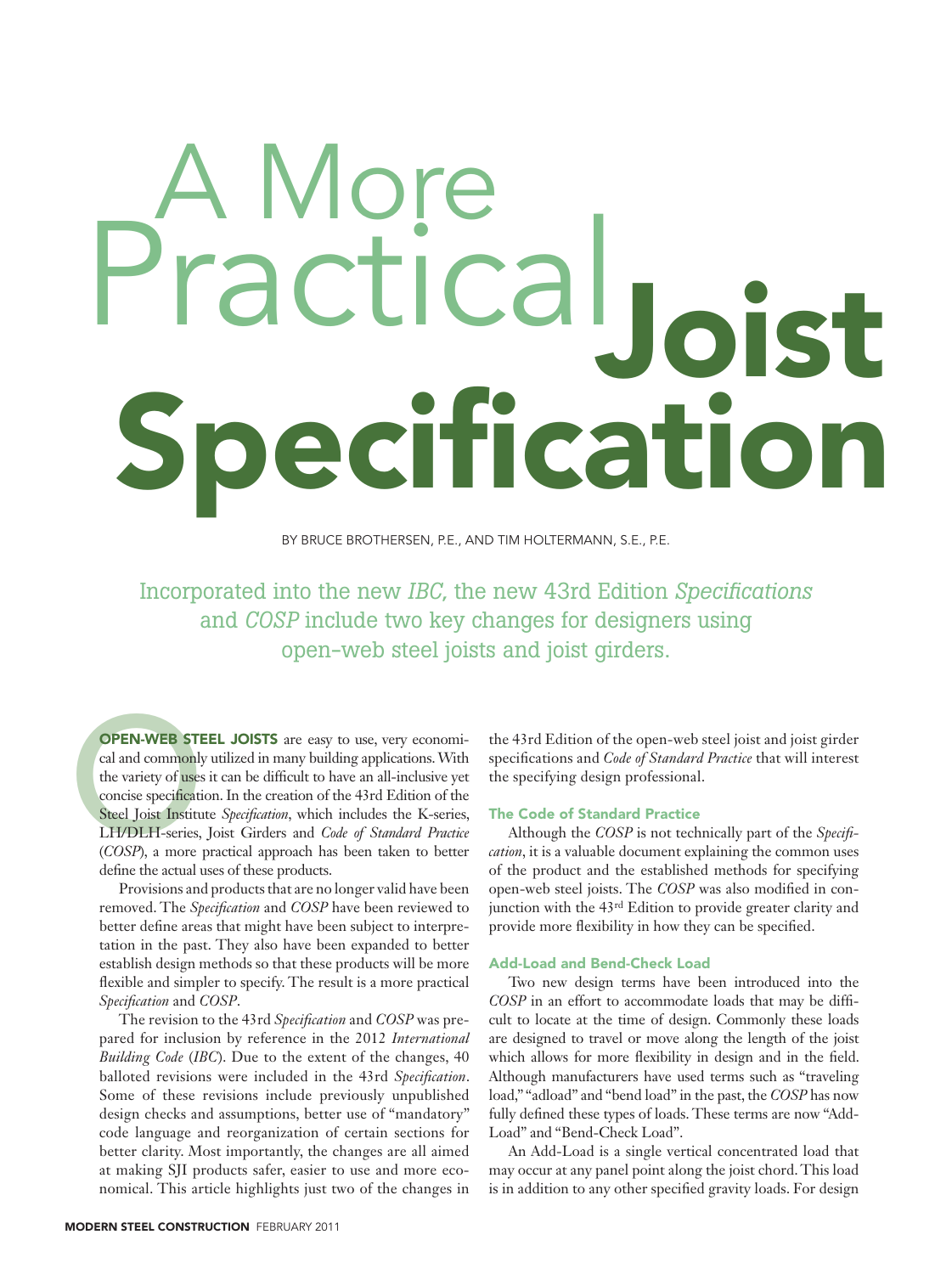of the chords, a concentrated load with the magnitude of the Add-Load is placed at the panel point closest to the center of the joist to maximize the design moment. For each web member, a concentrated load is placed throughout the length of the joist to maximize the design shear.

A Bend-Check Load is a vertical concentrated load used to design the joist chord for the additional bending stresses resulting from loads being applied between the panel points. The accompanying gravity load must already be included in the specified joist designation, uniform load, concentrated load or Add-Load. The Bend-Check Load is only used to add additional bending stress in the chord and does not contribute to the overall axial forces within the joist. Also, as part of the design requirements of this type of load, it must be specified whether the Bend-Check Load is to be applied at the top chord, bottom chord or both. An ideal use of this type of load is for cases when incidental loads, accounted for in the design loads, may induce additional bending stress due to their occurring at any location along the top or bottom chord of the joist.

The use of an Add-Load and/or a Bend-Check Load will aid the specifying design professional in accounting for loads that are hard to locate and gives more flexibility to the joist products. As an example, there may be a design need to have a 500 lb load occur at any location on the top or bottom chords of the joist. This can be easily defined by specifying a 500 lb Add-Load and a 500 lb Bend-Check Load on the top and bottom chords.

The use of these loads will increase the cost of the joist due to the increased weight. However, an Add-Load is more economical in many cases than trying to accommodate the same overall loading with a uniform load. Also the Bend-Check Load can diminish the need to field install web members for loads that are not located at panel points. While the joists may be more expensive than a simple uniform load design, the overall cost of the system may be less with the appropriate use of an Add-Load and Bend-Check Load.

# Specifying Joists and Joist Girders

The *COSP* indicates and illustrates five methods for specifying joists.

Option 1 is to select a standard joist designation from the SJI load table. This works well for joists that are subject only to uniform loads. Joists with additional loads should be specified by one of the following appropriate options.

Option 2 is for joists supporting more than uniform loads. A standard joist designation can be selected from the SJI load table. Alternatively the designer can specify a joist type and uniform load in the designation such as 24LH300/200 where 300 lb per lineal foot (plf) is the total uniform load and 200 plf is the uniform live load. Then the magnitude and location of any additional loads can be provided on the structural plan with the note "Joist manufacturer shall design joists for additional loads at locations shown." This option works well for joists with concentrated or snow drift loads with known magnitudes and locations.

Option 3 is for joists using Add-Loads and Bend-Check Loads. The uniform load of the joist can be designated as either a uniform load or as a standard SJI designation method listed in Option 2. For additional point loads where exact locations are not known, or for incidental loads, or both, an Add-Load and Bend-Check Load can meet the design need. An example of suggested design notes is in the *COSP* that can be used to define an Add-Load and/or Bend-Check load.

Option 4 illustrates the use of KCS series joists. These joists are used when it is easier to specify the required shear and moment capacities of the joist rather than numerous loads and locations that may occur on the joist. It is inappropriate to add additional loads or to use an Add-Load and Bend-Check Load with KCS series joists.

Option 5 is for joists with numerous loads and load combinations including wind and seismic cases. Unless noted otherwise on the contract documents the joist manufacturer will use the load combinations in the applicable national building code. If regional building codes are specified, it is desirable to note any additional requirements that must be met in the design of the joists. For an ASD design using *IBC*  2006, the following load cases are used:

# **Basic Load Combinations**

1. *D*  $2. D + L$  $3. D + (L_r \text{ or } S \text{ or } R)$ 4. *D* + 0.75*L* + 0.75(*Lr* or *S* or *R*)  $5. D + (W \text{ or } 0.7E)$  $6. D + 0.75(W$  or  $0.7E$ ) +  $0.75L + 0.75(L_r$  or *S* or *R*)  $7.0.6D + W$ 8. 0.6*D* + 0.7*E*

*Bruce F. Brothersen, P.E., is the engineering manager of Vulcraft-Utah, Brigham City, Utah, and chair of the Steel Joist Institute Education Committee. Tim Holtermann, S.E., P.E., is the corporate engineering manager for Canam Steel Corporation and is based in Washington, Mo. He also chairs the Steel Joist Institute Engineering Practice Committee.*



february 2011MODERN STEEL CONSTRUCTION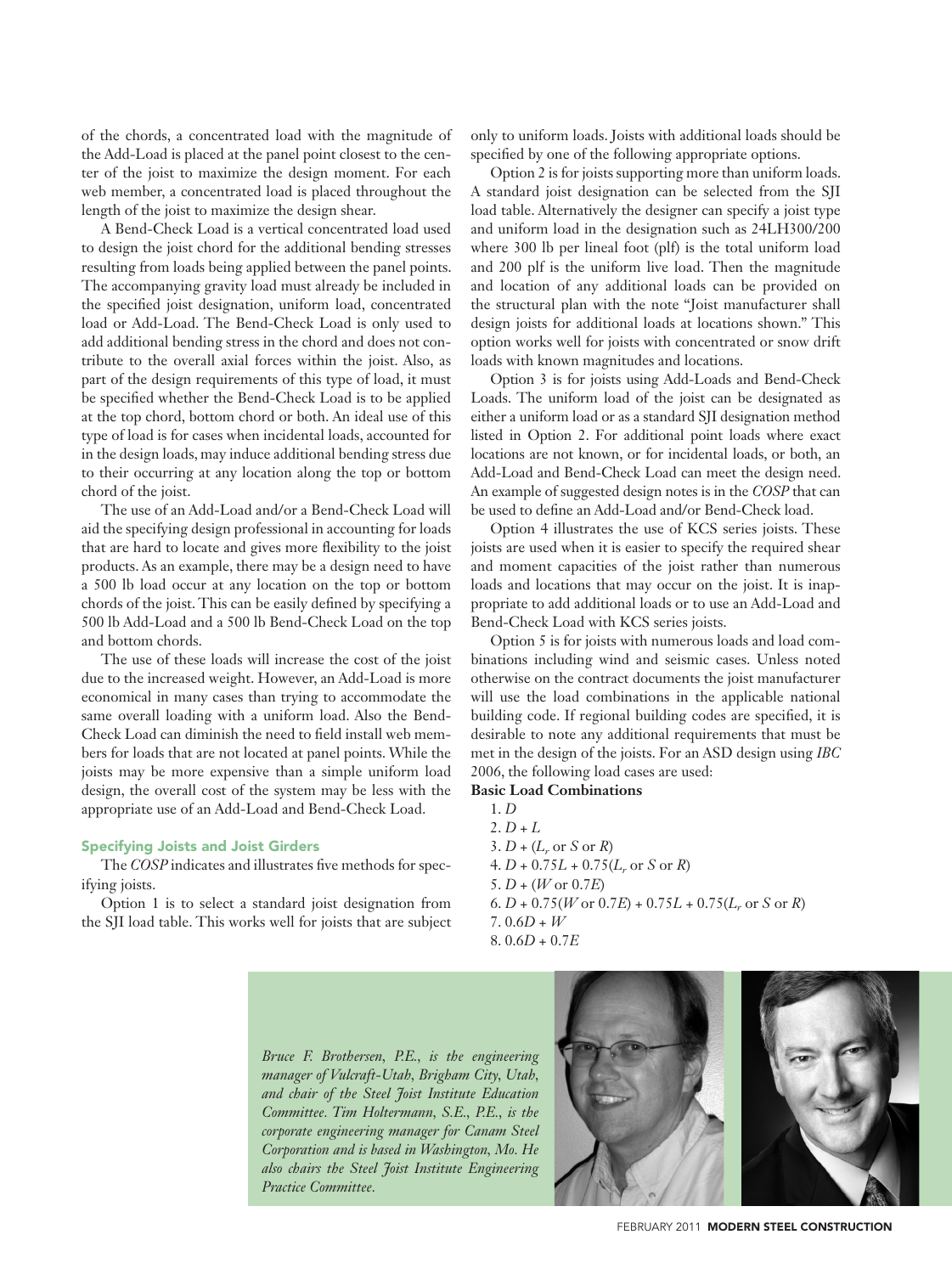<sup>▼</sup> Example of open-web steel joist load table.

| <b>MARK</b>    | <b>DESIGNATIONS*</b>     | LOADING (plf)** |                  |                | WIND PRESSURE ****** |           | <b>AXIAL/MOMENT</b>     |              | ADD-LOAD BEND-CHECK |     | TOP CHORD AXIAL<br>W<br>Em |                |                | <b>Minimum</b><br><b>MOMENT</b> |                               |
|----------------|--------------------------|-----------------|------------------|----------------|----------------------|-----------|-------------------------|--------------|---------------------|-----|----------------------------|----------------|----------------|---------------------------------|-------------------------------|
|                |                          |                 |                  |                |                      |           | <b>TRANSFER DETAILS</b> | <b>TL/LL</b> | LOAD                |     | <b>WIND</b>                | <b>SEISMIC</b> | <b>SEISMIC</b> | 0f                              | <b>REMARKS</b>                |
|                | Joists: (TL/LL in plf)   |                 |                  |                | Downward Net Uplift  |           | @ GRIDS                 | in kips)     | (in kips)           |     | (kips)                     | (kips)         | (kips)         | <b>INERTIA</b>                  |                               |
|                | Girders: (TL/LL in kips) | DL (plf)*****   | LL (plf)****     | $Lr/S/R$ (plf) | $W (+)$ plf          | W (-) plf |                         |              | TC                  | BC  |                            |                |                | $(in***4)$                      |                               |
| J1             | 28K7                     | 95 plf for W&E* | 200 plf for defl | 180 plf        |                      | 160       | 7/S8 @ 2,3,4            | 0.5/0.0      |                     |     | $W = 15.0$                 | $E = 18.5$     |                |                                 | See LD1 for addtitional loads |
| J2             | 28K7                     | 95 plf for W&E* |                  |                |                      | 160       | 8/S8 @ 4,5; 6/S8 @ 6    |              |                     |     | $W = 15.0$                 | $E = 18.5$     | Em=30.0        |                                 |                               |
|                |                          |                 |                  |                |                      |           |                         |              |                     |     |                            |                |                |                                 |                               |
| T <sub>1</sub> | 32LH224/128              |                 |                  |                |                      | 180       | 9/S8 @ 7; 10/S8 @ 8     |              |                     |     | $W = 18.0$                 | $E = 23.4$     |                |                                 |                               |
| T <sub>2</sub> | 32LH224/129              |                 |                  |                |                      | 160       | $9/58$ @ $7,8.9$        | 1.0/1.0      | 0.5                 |     | $W = 15.0$                 | $E = 23.4$     |                |                                 |                               |
| T <sub>3</sub> | 32LH224/130              |                 |                  |                |                      | 160       | 11/S8 @ 4; 12/S8 @ 6    |              |                     |     | $W = 15.0$                 | $E = 25.2$     | Em=50.0        |                                 |                               |
| T <sub>4</sub> | 32LH09                   | 95 plf for W&E* |                  |                |                      | 160       | 11/S8 @ 7,8,9           |              |                     |     | $W = 15.0$                 | $E = 25.2$     | Em=50.0        |                                 |                               |
|                |                          |                 |                  |                |                      |           |                         |              |                     |     |                            |                |                |                                 |                               |
|                |                          |                 |                  |                |                      |           |                         |              |                     |     |                            |                |                |                                 |                               |
| G <sub>1</sub> | 30G5N7.1K/3.4K           |                 |                  |                |                      | 250       | 1/S8 @ A; 4/S8 @ B      |              |                     |     | $W = 25.0$                 | $E = 125.0$    |                |                                 |                               |
| G <sub>2</sub> | 30G5N7.1K/3.4K           |                 |                  |                |                      | 250       | 3/S8 @ B,C,D,E,F        |              |                     |     | $W = 25.0$                 | $E = 125.0$    | Em=200.0       |                                 |                               |
| G <sub>3</sub> | 48G6N11.2K/6.0K          |                 |                  |                |                      | 300       | 2/S8 @ A; 4/S8 @ B      | 2.5          | 1.0                 | 0.5 | $W=27$                     | $E = 125.0$    |                |                                 |                               |
| G4             | 48G6N11.2K/6.0K          |                 |                  |                |                      | 300       | 2/S8 @ C, D, E, F, G    |              |                     |     | $W=27$                     | $E = 125.0$    |                |                                 |                               |
| G5             | 52G7N14.4K/6.3K          |                 |                  |                |                      | 500       | 2/S8 @ A; 4/S8 @ B      |              |                     |     | $W=30$                     | $E = 125.0$    |                |                                 |                               |
| G6             | 52G7N14.4K/6.3K          |                 |                  |                |                      | 500       | 1/S8 @ G,E; 3/S8 @ A    |              |                     |     | $W=30$                     | $E = 125.0$    | Em=250.0       |                                 |                               |
|                |                          |                 |                  |                |                      |           |                         |              |                     |     |                            |                |                |                                 |                               |

**\*Joist designations are to include all uniform gravity loads.**

**\*\*Loading values are not required if designation loading values are correct for deflection and load combinations.** 

**\*\*\*\*LL (plf) are to be used for deflection and load combinations if Lr/S/R is not speicfied, if Lr/S/R is specified that value will be used for loads combinations.**

**\*\*\*\*\*When standard SJI designations are used the dead load is required for load conditions with wind or seismic.** 

**\*\*\*\*\*\*When no Wind Load is specified it is assumed that it does not govern.**

**Add-Load = definition per COSP**

**Bend-Check Load = definition per COSP**

**Values in this table shall be multiplied by the factors in ASCE7-05 section 2.4.1 by the joist designer.**

### **Special Seismic Load Combinations**

9. *D* + 0.7*Em*  $10. D + 0.525E_m + 0.75L + 0.75(L_r \text{ or } S \text{ or } R)$ 

11.  $0.6D + 0.7E_m$ 

When using these combinations it is important that all the loads are clearly defined, including uniform dead load and live load. It is important to recognize that the red live loads listed in the load table for standard SJI joist designations are shown only for deflection and may not reflect the actual live load value. Due to these load combinations, noting simply that an additional top chord axial load is required is not adequate any more. For the load cases listed in the building codes an additional top chord axial load must be classified as wind  $(W)$  or seismic  $(E$  or  $E_m$ ). In the case of seismic it is very helpful to indicate whether the loads are factored, listed axial load = 0.7*E* or unfactored, listed axial load  $E_m$ . Whereas it is the responsibility of the specifying design professional to provide the design loads, a proven effective method is to communicate this information in a load table. An example of such a table is shown below and can be modified to meet the actual requirements.

### Bridging

The sizing of bridging historically has been governed only by slenderness ratio limits. The limit for horizontal bridging is *L*/*r* < 300. For diagonal bridging, the limit is *L*/*r*  $<$  200, where the connected intersection of the "X" is considered a braced point and *L* is the distance from the connection at the joist chord to the connection near the middle of the bridging piece. However, both horizontal and diagonal bridging must meet a strength requirement and resist a compressive axial bracing force. The horizontal component of this force is now clearly identified as  $P_{hr}$  in the new *Specifica*- *tion* and *COSP*. When installed separately, both horizontal and diagonal bridging must be capable of resisting the force  $P_{hr}$  in compression.

For horizontal bridging, the slenderness ratio limit often governs and sufficient compressive strength is achieved at the slenderness ratio limit. However, for larger joist designations and certain joist spacings, the required compressive strength can control. This is why, for example, 1 by 1 horizontal bridging angles can be used for a 5-ft 0-in. spacing on a 24K6 joist, but not on a 24K12. The horizontal bridging charts in the *COSP* have been updated, adjusting the allowable joist spacing for various bridging sizes, while also displaying the required compressive strength,  $P_{hr}$ .

As an alternative to selecting horizontal bridging from the chart based on bridging size, joist designation (chord section number) and joist spacing, a new chart has been added to the *COSP*. Table 2.7-1c provides the maximum allowable bridging force,  $P_{br}$  for various combinations of joist spacing and bridging size, which can be used in conjunction with the equations provided in the *Specification* for computing *Pbr*.

For diagonal bridging, the bridging force,  $P_{b\tau}$ , is the horizontal component. The axial force in the diagonal bridging member is then a function of the angle of the diagonal member relative to the horizontal plane. The deeper the joist and the narrower the joist spacing, the more axial bridging force increases relative to the horizontal component.

For the most typical combinations of joist spacing and joist depth, the slenderness ratio limit of 200 for diagonal bridging provides sufficient compressive strength to resist the horizontal bridging component,  $P_{br}$ . In the rare cases where *L*/*r* of 200 would not provide adequate strength, there are two options. The bridging member size can be increased, or horizontal bridging can be provided in addition to the diagonal bridging. With the addition of horizon-